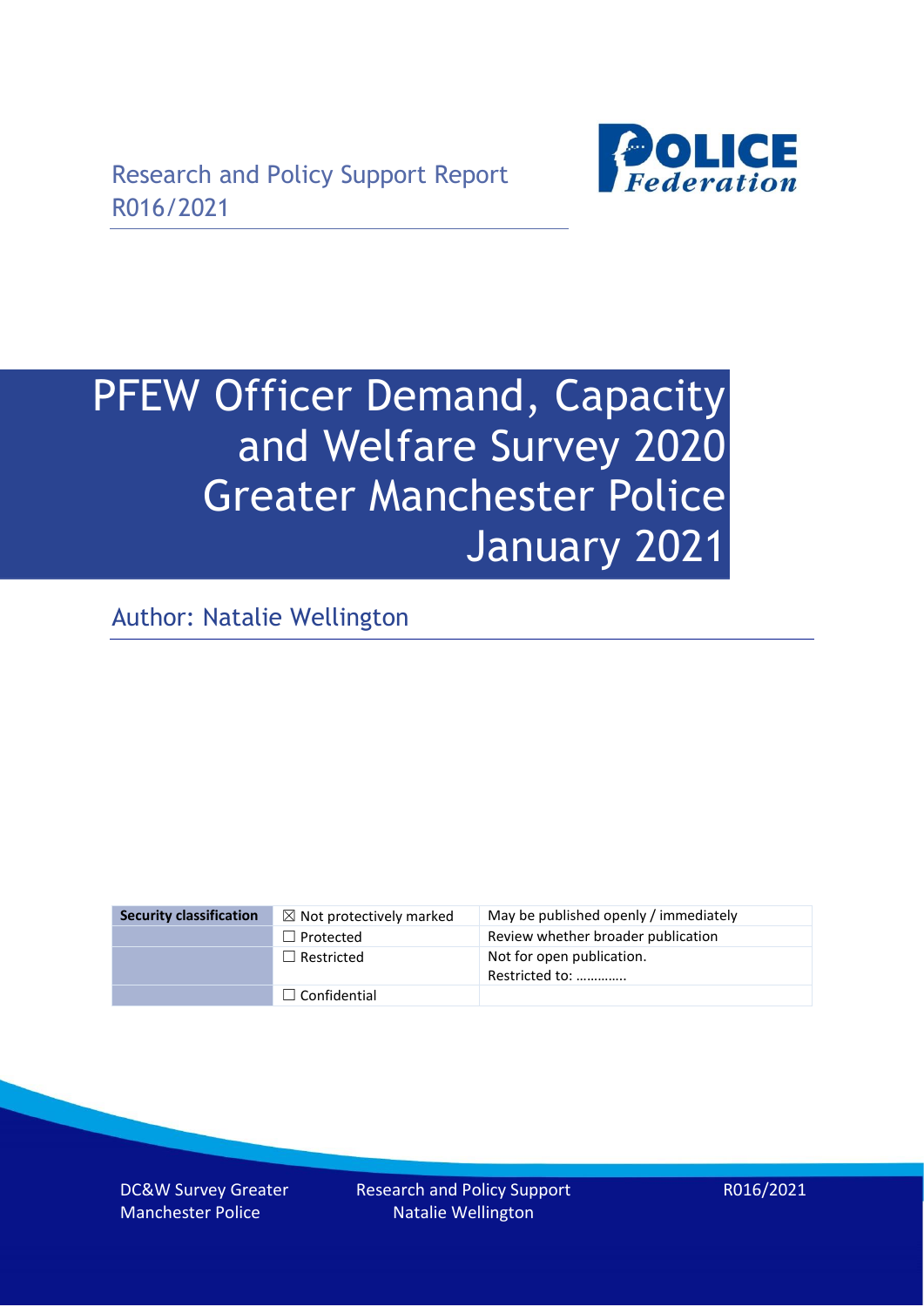# **CONTENTS**

| 2.          |                                                            |  |
|-------------|------------------------------------------------------------|--|
| 3.          |                                                            |  |
| 4.          |                                                            |  |
| 5.          |                                                            |  |
| 6.          |                                                            |  |
| $7_{\cdot}$ | ORGANISATIONAL SUPPORT FOR MENTAL HEALTH AND WELLBEING  17 |  |
| 8.          |                                                            |  |
|             |                                                            |  |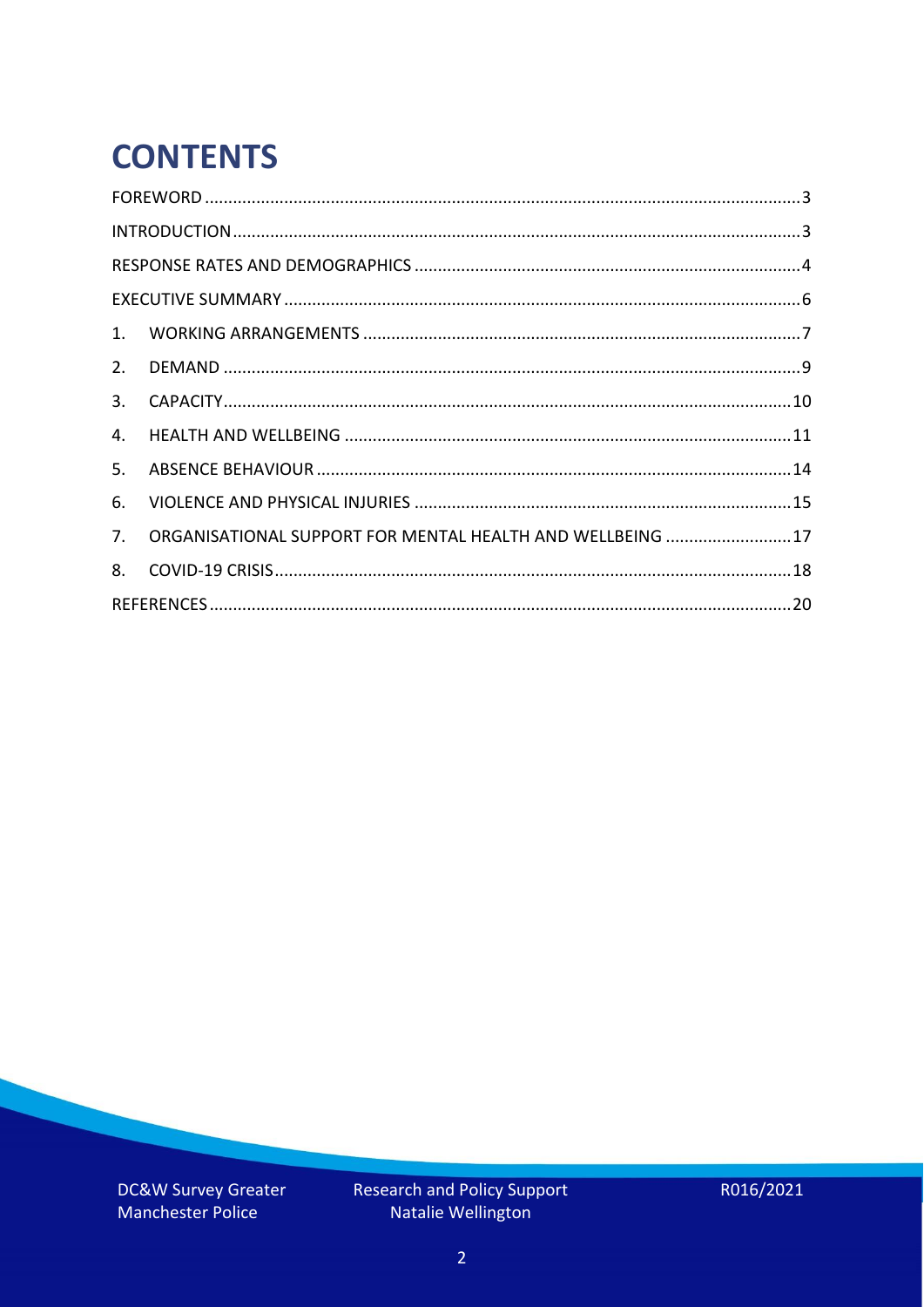### <span id="page-2-0"></span>**FOREWORD**

### <span id="page-2-1"></span>**INTRODUCTION**

The Demand, Capacity and Welfare Survey is a biennial survey that started in 2016. This was in response to unprecedented budgetary cuts and a 14% fall in officer numbers over a seven year period from a high of 142,056 in 2009 to 122,748 in March 2016. <sup>i</sup> Evidence from a focus group study conducted by the PFEW<sup>ii</sup> also highlighted that these reductions may have been having a negative effect on officers' individual wellbeing. It was within this context that the Police Federation of England and Wales (PFEW) began a biennial Demand, Capacity and Welfare Survey. The 2020 PFEW Demand, Capacity and Welfare Survey is the third iteration of the survey. Due to the current global health crisis we have included questions specific to COVID-19, in order to help us to better understand the impacts of working within the police service during this crisis and officers' experiences on the ground. We have reported personal impacts in a specific section and organisational impacts are reported at contextually appropriate points throughout the report, to enable comparisons with other relevant items (for example we have included the results for the question asking whether COVID-19 has had an impact on single-crewing within the same section as the results for the question regarding frequency of single-crewing).

This report provides a summary of responses to key questions from the 2020 PFEW Officer Demand, Capacity and Welfare Survey from respondents in Greater Manchester Police.

Where appropriate, details of average responses from previous years, or the police service as a whole, are also presented.<sup>1</sup> However, differences across these figures have not been tested to assess whether they are statistically significant;<sup>2</sup> therefore, any and all differences reported are for guidance only and must be treated with caution. When comparing forcelevel data across years, a dash (–) is used, when applicable, to indicate where a force report was not provided due to small sample sizes.

Please be aware that the total number of responses for each item may vary slightly as not all items were answered by all respondents, and all percentages are rounded to the nearest

DC&W Survey Greater Manchester Police

 $1$  Data were weighted at a national level on the basis of respondents' force to ensure that each force were proportionally represented within the national sample; no weightings were applied at a force level. More information about weightings can be found in the 2020 Technical Annex R098/2020.

 $2$  As all the data are derived from samples of the population, rather than the whole population, percentage figures calculated are strictly speaking estimates, rather than exact measures. This means that every figure has a margin of error associated with it. Hence a very small percentage difference year on year may be due to sampling, rather than to actual changes.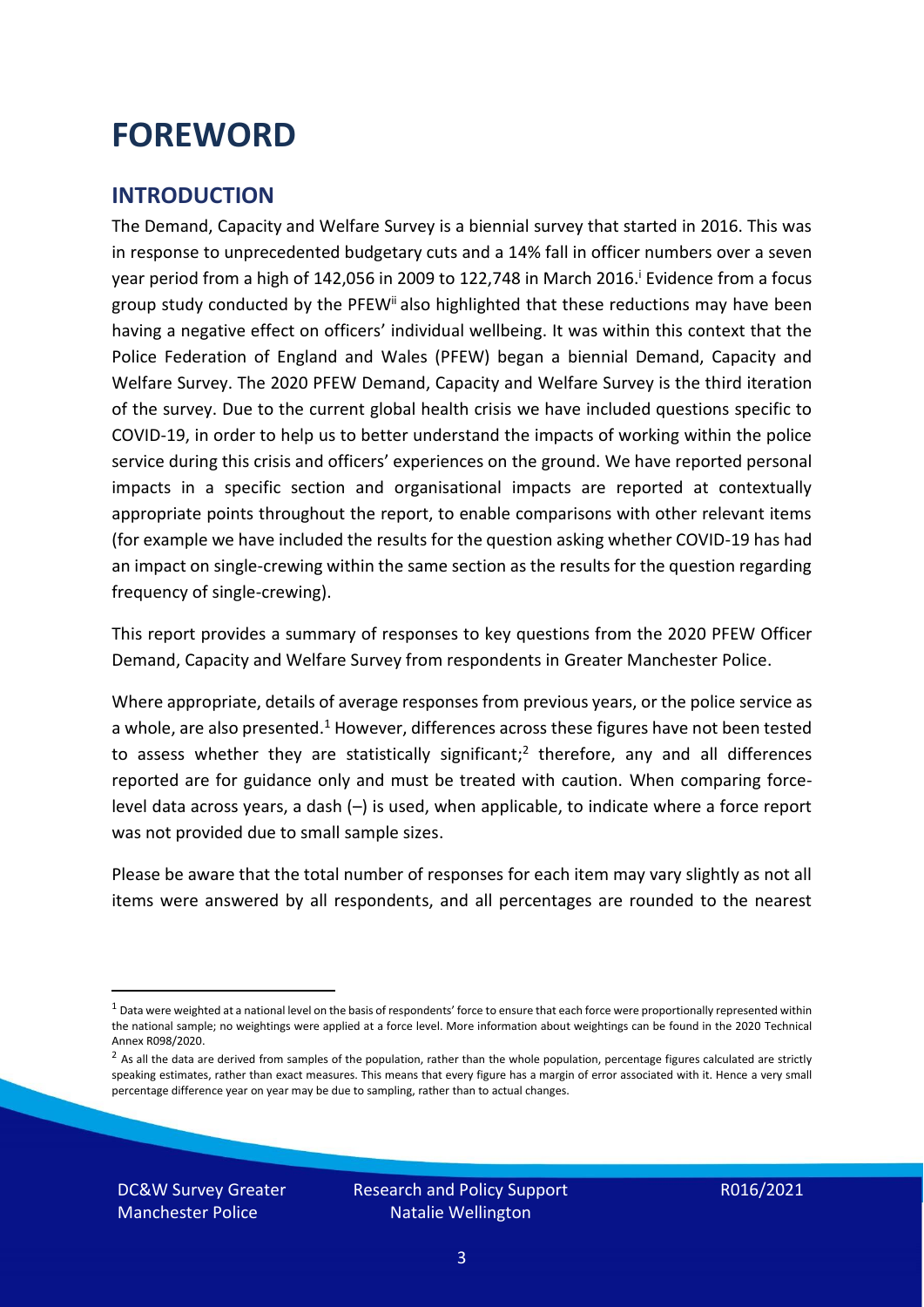whole number. In addition, the actual differences between any and all groups may be quite small, and these details should be considered when interpreting the data.

#### <span id="page-3-0"></span>**RESPONSE RATES AND DEMOGRAPHICS**

Survey responses were gathered over a seven-week period between October and November 2020. All officers of the federated ranks in England and Wales were eligible to participate. Analyses were conducted on a sample of 12,471 responses drawn from all 43 forces across England and Wales. The national response rate for the 2020 survey was 10%.

Overall, 3% of respondents (n=423) to the survey declined to state which force they belonged to. These responses have been included within the national data but are excluded from force-level analyses.<sup>3</sup>

521 responses were received from Greater Manchester Police, representing a response rate of around 8% (based on March 2020 Home Office figures of officer headcount).<sup>iii</sup> The margin of error for this report has been calculated using the size of the sample and population. At a 95% confidence level, this force report has a 4% margin of error. If the margin of error is less than 5%, it can be considered to be within the normal bounds of academic rigour.<sup>4</sup> If this threshold has not been met, the results from this report must be interpreted with caution.

62% of responses from Greater Manchester Police were received from male officers and 32% of responses were from female officers. The other 6% preferred not to say or identified in another way. In regards to rank, 70% of respondents from Greater Manchester Police were Constables, 21% were Sergeants, 7% were Inspectors, and 2% were Chief Inspectors. 5% of responses from Greater Manchester Police were received from Black and Minority Ethnic (BME) officers.

DC&W Survey Greater Manchester Police

<sup>&</sup>lt;sup>3</sup> Please see the 2020 Technical Annex R098/2020 for excluded cases.

<sup>&</sup>lt;sup>4</sup> The generally accepted academic standards is a 95% confidence level with a 5% (or less) margin of error.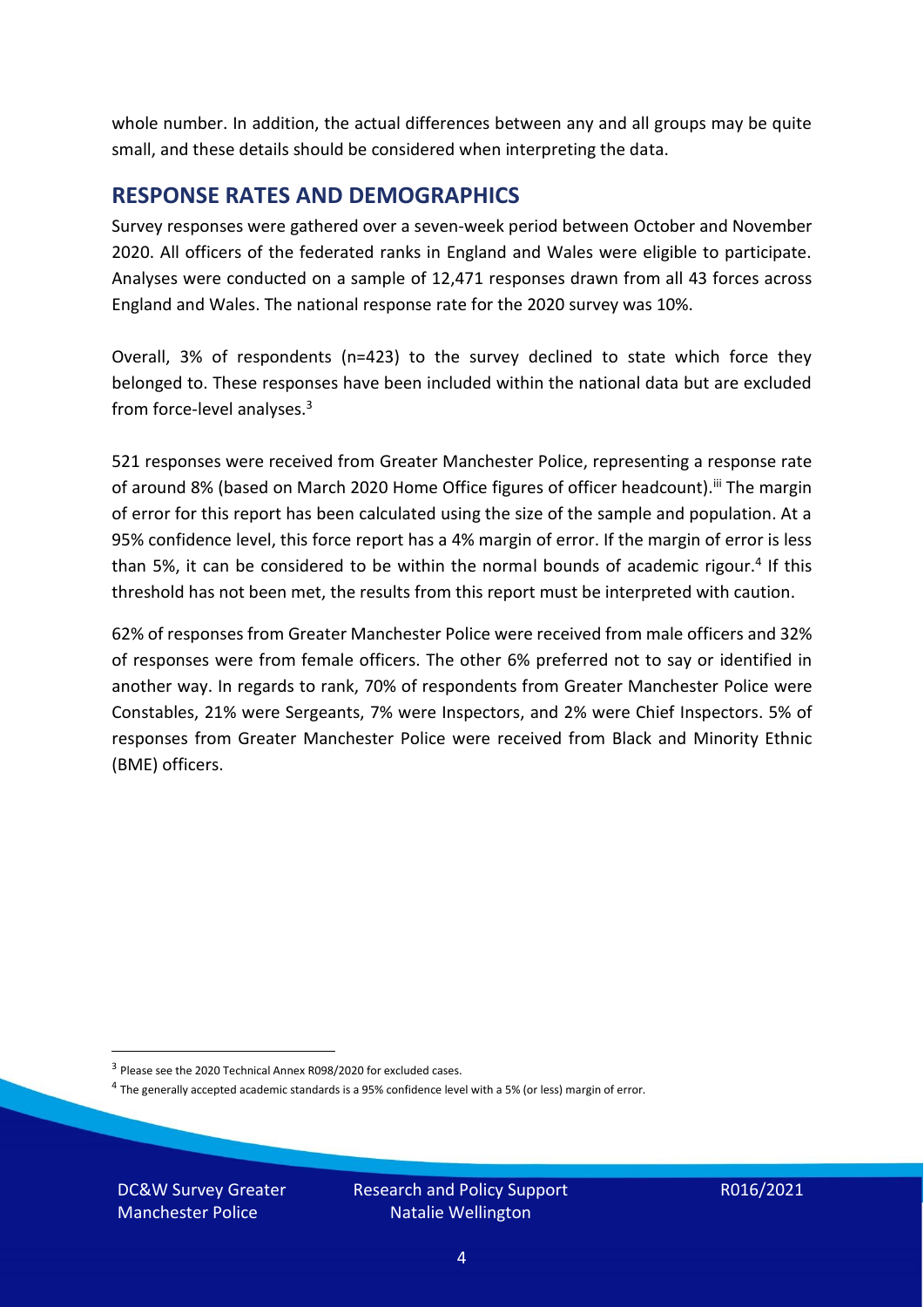### **INFOGRAPHIC**

### **Who responded?**

**521** responses were received from Greater Manchester Police, representing a **8%** response rate.



DC&W Survey Greater Manchester Police

Research and Policy Support Natalie Wellington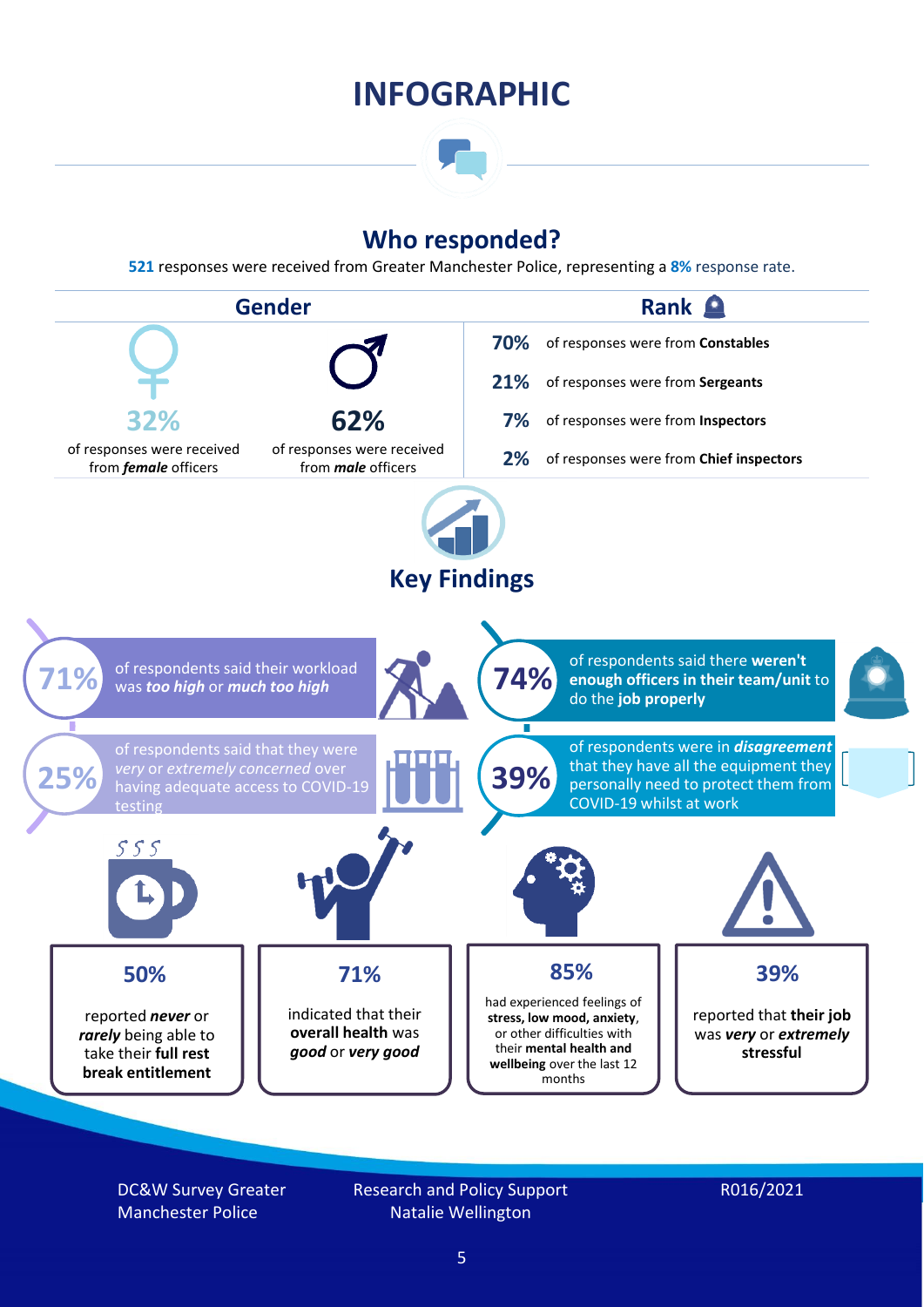### <span id="page-5-0"></span>**EXECUTIVE SUMMARY**

- **521** responses were received from Greater Manchester Police, representing a response rate of around **8%**.
- The average (mean) rating for **overall job satisfaction** for respondents was **5/10**.
- **57%** reported being **single-crewed** *often* or *always* and **20%** reported being **singlecrewed** *more often* due to **COVID-19**.
- **50%** of respondents reported *never* or *rarely* being able to take their **full rest break entitlement**; *lower than* the proportion in 2018 (55%).
- **71%** of respondents reported that their **workload** is currently *too high*, or *much too high*; *lower than* the proportion in 2018 (77%).
- **74%** of respondents said there **weren't enough officers in their team/unit** to do the **job properly**.
- The average (mean) **overall life satisfaction** rating was **6/10**. This can be compared to the national average of 6/10.
- **71%** of respondents indicated that their **overall health** was *good* or *very good.*
- **39%** of respondents said that they viewed their job as *very* or *extremely* **stressful**. This was *lower than* the proportion in 2018 (45%).
- **85%** of respondents indicated that they had **experienced feelings of stress, low mood, anxiety, or other difficulties with their health and wellbeing** over the last 12 months.
- **17%** of respondents reported that they had suffered **one or more injuries** that required medical attention as a result of **work-related violence** in the last year.
- **12%** of respondents reported that they had suffered **one or more injuries** that required medical attention as a result of **work-related accidents** in the last year.
- **27%** of respondents reported that they were *very* or *extremely worried* about the **impact that the COVID-19 crisis will have on them personally**.
- **5%** of respondents reported that they *have* or *have had* **COVID-19** confirmed by a positive antigen or antibody test.
- **39%** of respondents reported that they *disagreed* or *strongly disagreed* that they **have all the equipment they personally need to protect them from COVID-19 whilst at work**.

DC&W Survey Greater Manchester Police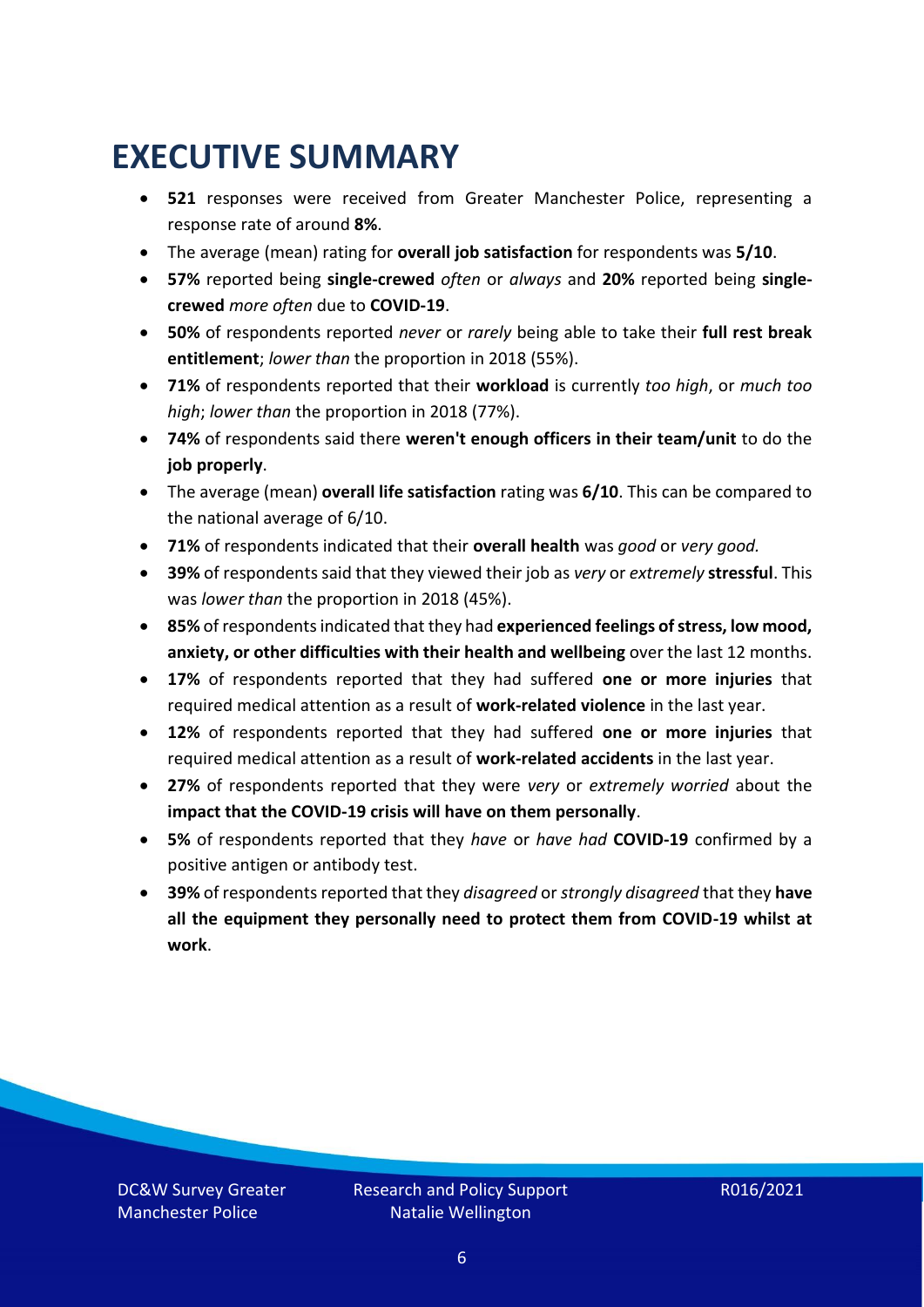### <span id="page-6-0"></span>**1. WORKING ARRANGEMENTS**

### **1.1. OVERALL JOB SATISFACTION**

Respondents were asked to rate their overall job satisfaction between 0 and 10, where 0 was 'not at all satisfied' and 10 was 'completely satisfied.' The average (mean) rating for overall job satisfaction for respondents from Greater Manchester Police was 5/10 (range 0- 10), with 44% of respondents reporting an overall job satisfaction rating of *4* or *less*. This can be compared to the national average of 5/10 (range 0-10), and 37% of respondents reporting an overall job satisfaction rating of *4* or *less*.

### **1.2. SHIFT LENGTH**

3% of respondents from Greater Manchester Police reported that their formal shift duration was more than the 8-10 hours advised by the Health and Safety Executive<sup>iv</sup> and the Police Negotiating Board,<sup>v</sup> and 3% of respondents indicated a shift length of 12 hours or more. 9% of the national sample indicated that their formal shift duration was more than 8-10 hours, and 7% indicated a shift length of *12 hours* or *more*. 5

### **1.3. SINGLE-CREWING**

Among respondents from Greater Manchester Police, for whom this item was applicable, 57% reported being single-crewed either *often* or *always* over the previous 12-month period. This can be compared with 58% of respondents from the national sample.<sup>6</sup>

Due to COVID and the social distancing regulations implemented by the UK government, forces may have changed their normal operational procedures around crewing in order to reduce opportunities for infection between colleagues. The NPCC released guidance stating that when officers are double crewed a surgical Type IIR face mask should be worn in an enclosed space, such as a vehicle or personnel carrier, when social distancing cannot be achieved.<sup>vi</sup> However, some of the units may have decided to reduce the risk further by limiting double crewing or placing officers in bubbles. As such, in this year's iteration of the survey we wanted to ask an additional query about COVID-19 in relation to crewing levels, to see if crewing levels were affected by this. The findings were that 20% from Greater Manchester Police reported being single-crewed *more often* due to COVID-19.

 $<sup>6</sup>$  Respondents that reported not applicable were removed from force-level and national analysis.</sup>

DC&W Survey Greater Manchester Police

<sup>&</sup>lt;sup>5</sup> Respondents that reported not applicable were removed from force-level and national analysis.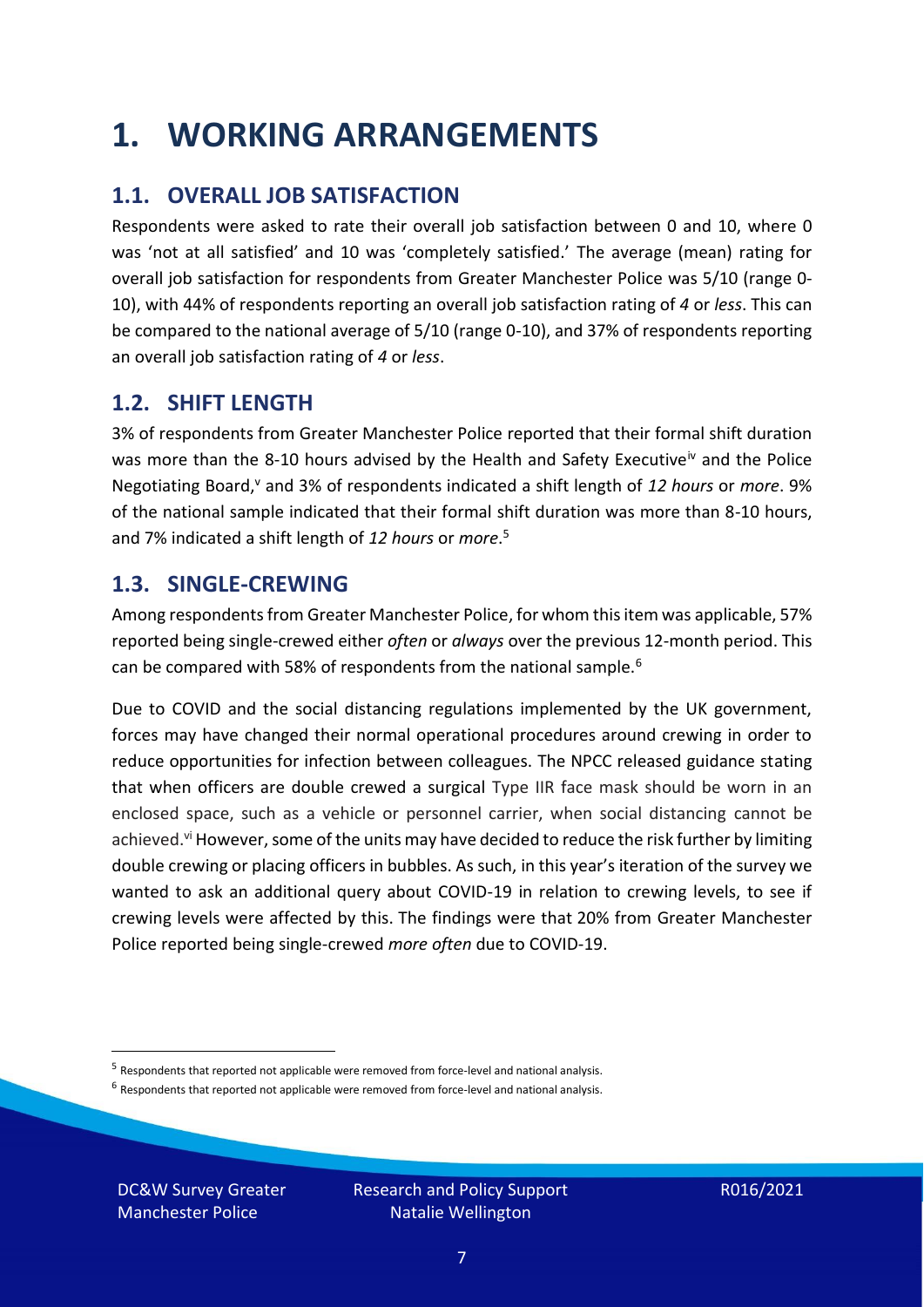### **1.4. BREAKS, REST DAYS AND ANNUAL LEAVE**

50% of respondents from Greater Manchester Police reported *never* or *rarely* being able to take their full rest break entitlement, and 55% reported having had *two* or *more* rest days cancelled in the previous 12-month period. Furthermore, 52% of respondents from Greater Manchester Police told us that they had a request for annual leave refused *once* or *more* in the previous 12-month period.

Historical comparisons for items relating to breaks, rest days and annual leave for Greater Manchester Police, are also provided in *Table 1* below.

| Table 1: Force level figures for breaks, rest days<br>and annual leave                                       | 2016 | 2018 | 2020 |
|--------------------------------------------------------------------------------------------------------------|------|------|------|
| Reported being never or rarely able to take full<br>rest break entitlement                                   | 60%  | 55%  | 50%  |
| Reported having two or more rest days<br>cancelled in the previous 12 months                                 | 67%  | 72%  | 55%  |
| Reported having a request for annual leave<br>refused once or more in the previous 12<br>months <sup>7</sup> | 90%  | 66%  | 52%  |

DC&W Survey Greater Manchester Police



<sup>&</sup>lt;sup>7</sup> Please note, there were moderate changes to the question wording and response scale for this item between the 2016 and 2018 iterations of this survey. Please take this into consideration when interpreting any and all differences in the findings between these years, as altering the way in which a question is framed may unintentionally affect the way in which an individual responds.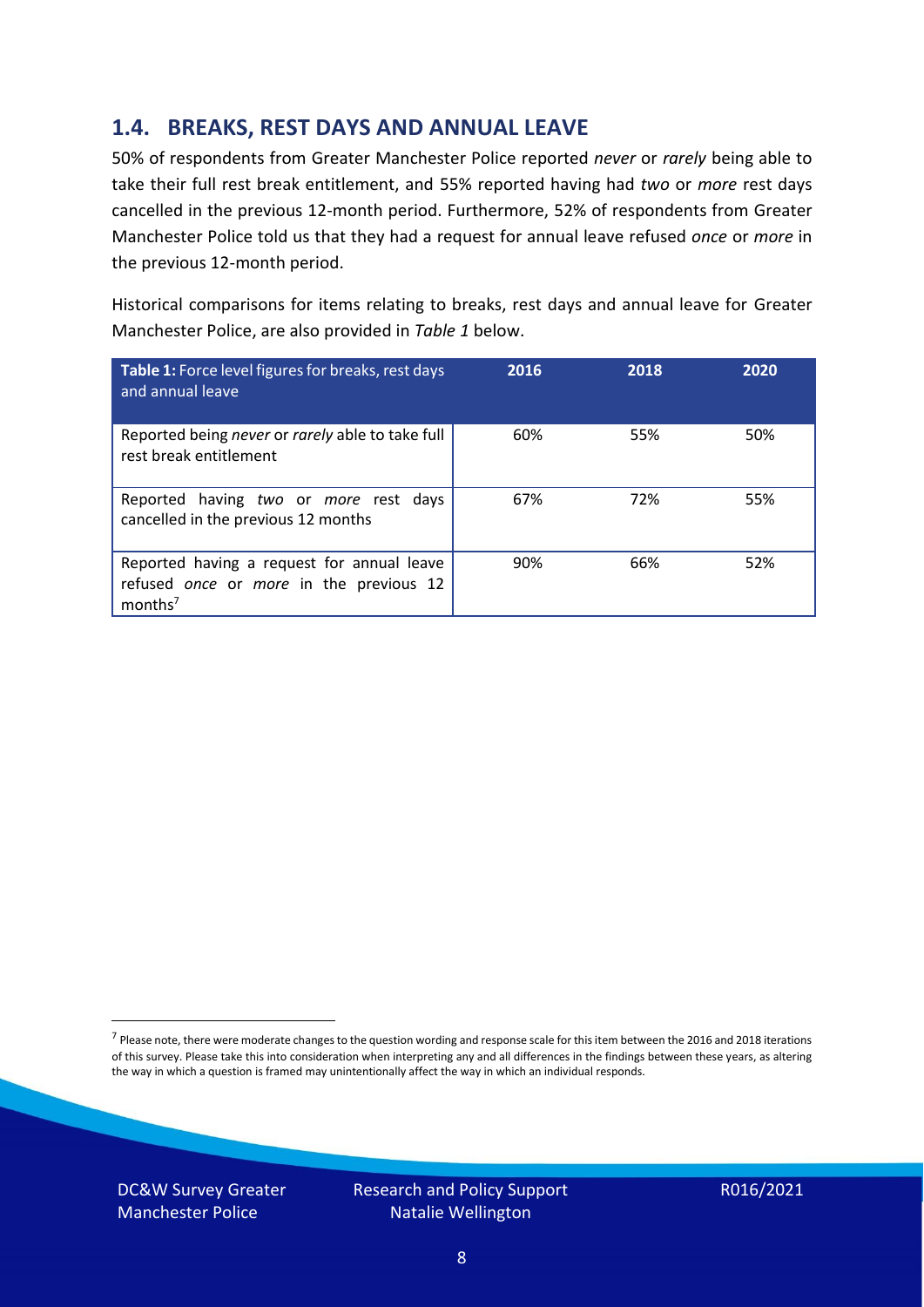### <span id="page-8-0"></span>**2. DEMAND**

### **2.1. WORKLOAD**

71% of respondents from Greater Manchester Police told us that their workload is currently *too high*, or *much too high*. An historical comparison for both national and local proportions for workload are displayed in *Table 2* below.

| Table 2: Proportion of respondents reporting<br>that their workload was too high or much too<br>high in the previous 12-month period | 2016 | 2018 | 2020 |
|--------------------------------------------------------------------------------------------------------------------------------------|------|------|------|
| Force-level figures                                                                                                                  | 72%  | 77%  | 71%  |
| National figures                                                                                                                     | 66%  | 72%  | 60%  |

### **2.2. AMOUNT AND PACE OF WORK**

81% of respondents from Greater Manchester Police *disagreed* or *strongly disagreed* that they generally have enough officers to manage all the demands being made on them as a team/unit.

Furthermore, 11% *agreed* or *strongly agreed* that they had enough time to engage in proactive policing in their team/unit. An historical comparison for both national and local proportions for this item are displayed in *Table 3* below.

| Table 3: Proportion of respondents reporting<br>that they agreed or strongly agreed that they<br>had enough time to engage in proactive<br>policing in their team/unit | 2016 | 2018 | 2020 |
|------------------------------------------------------------------------------------------------------------------------------------------------------------------------|------|------|------|
| Force-level figures                                                                                                                                                    | 8%   | 8%   | 11%  |
| National figures                                                                                                                                                       | 13%  | 9%   | 14%  |

DC&W Survey Greater Manchester Police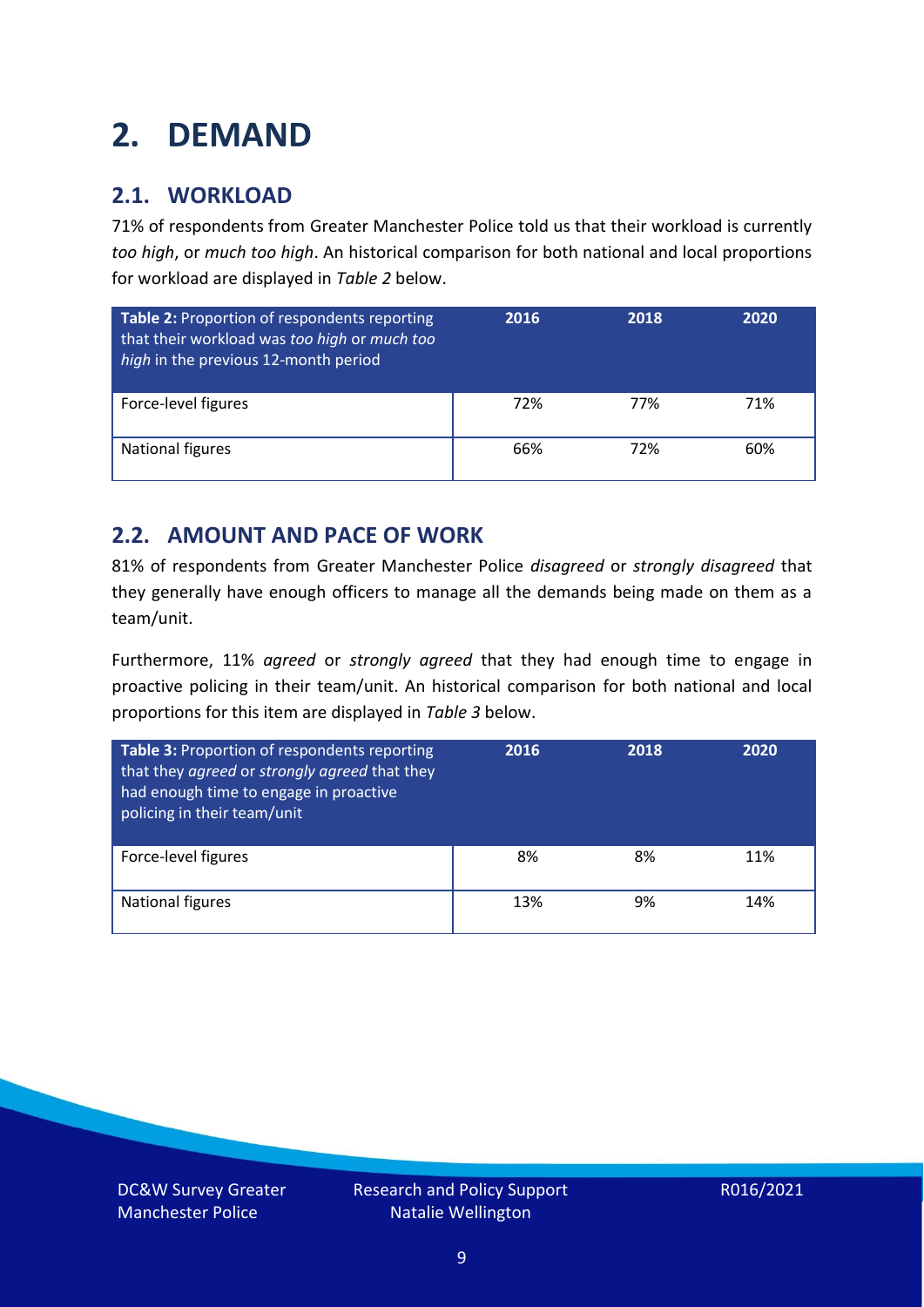### <span id="page-9-0"></span>**3. CAPACITY**

### **3.1. MINIMUM OFFICER STAFFING**

62% of respondents from Greater Manchester Police indicated that their team or unit had a minimum officer staffing level.

Among respondents whose team or unit had a minimum officer staffing level, 16% indicated that this level was *never* or *rarely* achieved.

Respondents were asked how often minimum staffing levels have been met compared to before the COVID-19 crisis. 38% reported minimum staffing levels being met *less frequently* compared to before the COVID-19 crisis.

### **3.2. OFFICER STAFFING ARRANGEMENTS**

68% of respondents *disagreed* or *strongly disagreed* that the way officer staffing levels are determined in their team/unit seems to be effective. Historical comparisons for this item and one other key item, relating to capacity to deal with demand for Greater Manchester Police, are provided in *Table 4* below.

| <b>Table 4:</b> Force level figures for key items relating to capacity                  |                                                               |      |      |
|-----------------------------------------------------------------------------------------|---------------------------------------------------------------|------|------|
| <b>Statements</b>                                                                       | Proportion of respondents who<br>disagreed with the statement |      |      |
|                                                                                         | 2016                                                          | 2018 | 2020 |
| The way officer staffing levels are determined in my<br>team/unit seems to be effective | 75%                                                           | 76%  | 68%  |
| There are enough officers in my team/unit for me to do<br>my job properly               | 83%                                                           | 86%  | 74%  |

DC&W Survey Greater Manchester Police

Research and Policy Support Natalie Wellington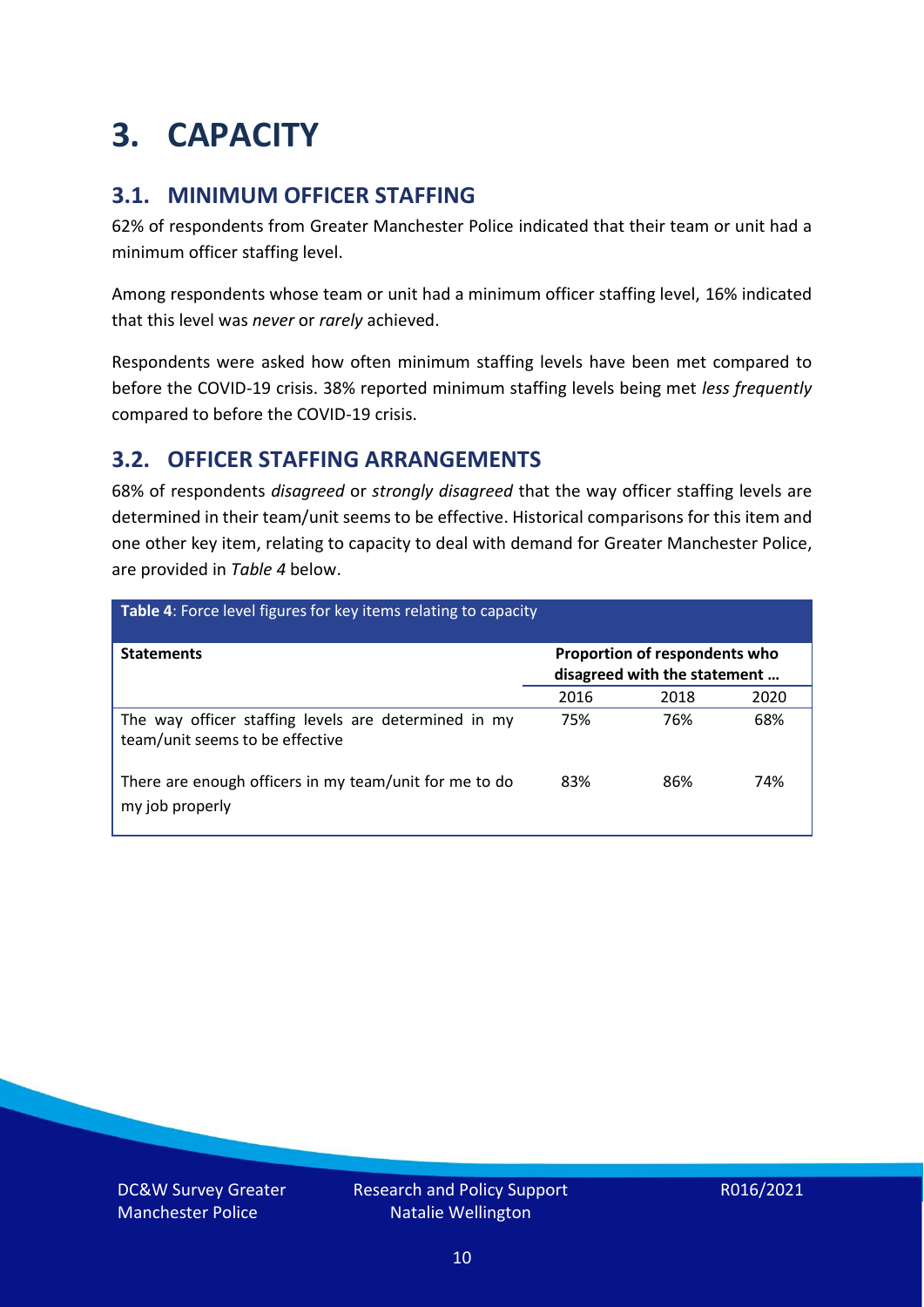### <span id="page-10-0"></span>**4. HEALTH AND WELLBEING**

### **4.1. OVERALL LIFE SATISFACTION AND WORTHWHILENESS**

Respondents were asked to rate their overall life satisfaction on a scale from 0 to 10, where 0 was *'Not at all satisfied'* and 10 was *'Completely satisfied'*. Furthermore, respondents were also asked to rate how worthwhile they feel the things they do in their life are on a scale from 0 to 10, where 0 was *'Not at all worthwhile'* and 10 was *'Completely worthwhile'.* These two items replicate the overall life satisfaction and overall worthwhileness questions posed within the Annual Population Survey by the Office for National Statistics (UK) and were included in the Demand, Capacity and Welfare Survey to enable benchmarking against the general population. vii

The average (mean) overall life satisfaction rating for the general population was 7 out of 10. The average (mean) rating for Greater Manchester Police was 6 out of 10, with 26% of respondents reporting a low overall life satisfaction rating of *4* or *less*. These results can be compared to the national average of 6/10, with 23% of respondents reporting a low overall life satisfaction rating of *4* or *less*.

The average (mean) overall worthwhileness rating for the general population was 7 out of 10. The average (mean) rating for Greater Manchester Police was 6 out of 10, with 22% of respondents reporting a low overall worthwhileness rating of *4* or *less*. These results can be compared to the national average of 7/10, with 18% of respondents reporting a low overall worthwhileness rating of *4* or *less*.

### **4.2. OVERALL PHYSICAL HEALTH**

Respondents were asked to rate their overall health on a scale from *very good* to *very poor*. An historical comparison for both national and local proportions for this item are in *Table 5* below.

| Table 5: Self-rated overall physical health |                       | 2016 | 2018 | 2020 |
|---------------------------------------------|-----------------------|------|------|------|
|                                             | Poor or very poor     | 11%  | 7%   | 10%  |
| Force-level figures                         | Neither good nor poor | 19%  | 18%  | 19%  |
|                                             | Good or very good     | 70%  | 75%  | 71%  |
|                                             | Poor or very poor     | 12%  | 7%   | 9%   |
| National figures                            | Neither good nor poor | 23%  | 17%  | 20%  |
|                                             | Good or very good     | 65%  | 77%  | 71%  |

DC&W Survey Greater Manchester Police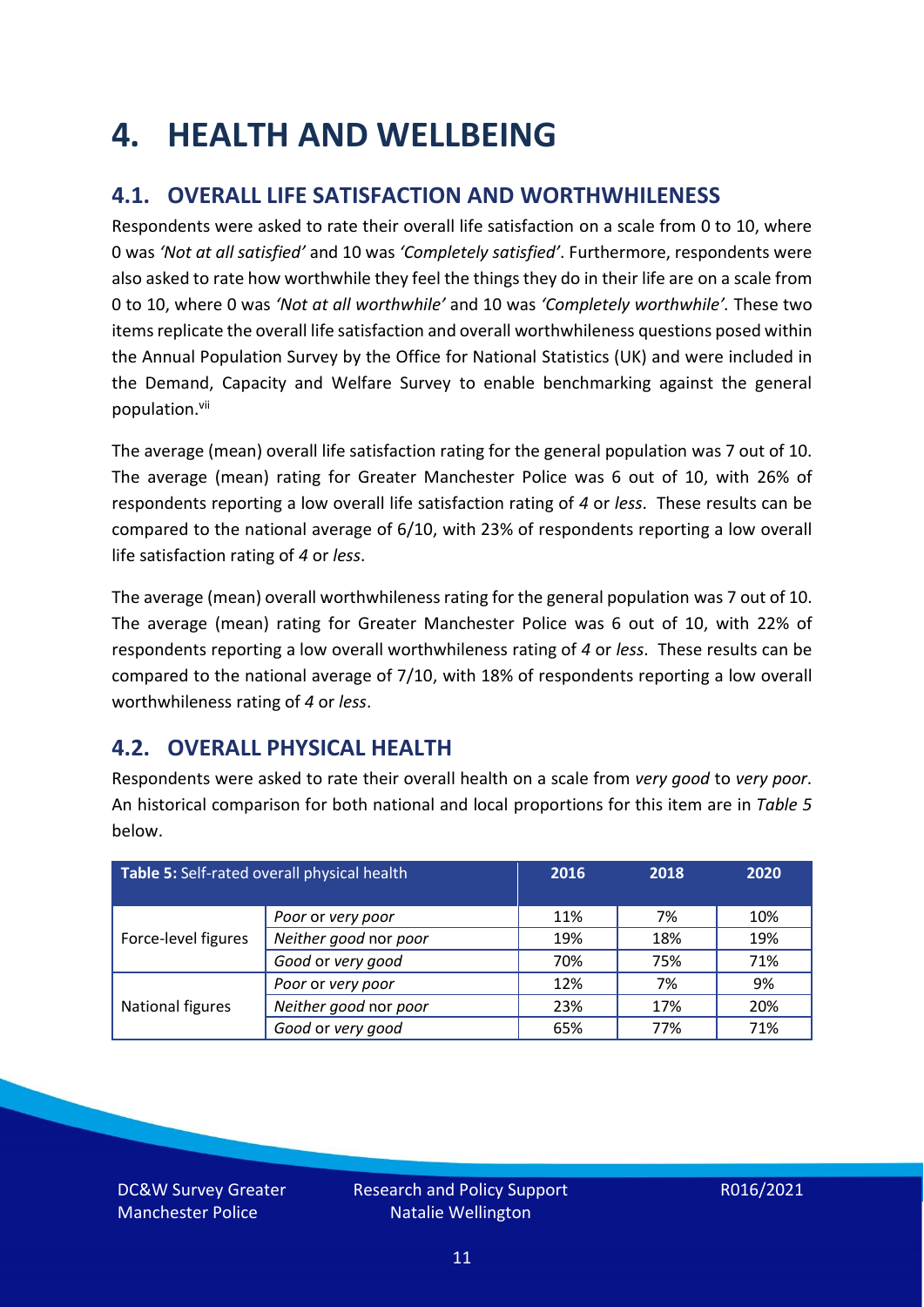### **4.3. SINGLE-ITEM INDICATORS FOR MENTAL HEALTH**

#### **4.3.1. ANXIETY AND HAPPINESS**

Overall anxiety was measured using a single-item measure. Respondents were asked to rate how anxious they had felt the day before on a scale from 0 to 10, where 0 was *'Not at all anxious'* and 10 was *'Completely anxious'*. Overall happiness was also measured using a single-item measure and respondents were asked to rate how happy they had been the day before on a scale from 0 to 10, where 0 was *'Not at all happy'* and 10 was *'Completely happy'*. These items replicate the overall anxiety and overall happiness questions posed within the Annual Population Survey by the Office for National Statistics (UK) and were chosen to enable benchmarking against the general population.<sup>viii</sup>

The average (mean) overall anxiety rating for the general population was 4 out of 10, with 36% of respondents reporting a high overall anxiety rating of *6* or *more*. <sup>8</sup> The average (mean) rating for Greater Manchester Police was 4 out of 10, with 36% of respondents reporting a high overall anxiety rating of *6* or *more*. These results can be compared to the national average of 4/10, with 35% of respondents reporting a high overall anxiety rating of 6 or *more*.<sup>9</sup>

The average (mean) overall happiness rating for the general population was 7 out of 10. The average (mean) rating for Greater Manchester Police was 6 out of 10, with 30% of respondents reporting a low overall happiness rating of *4* or *less*. These results can be compared to the national average of 6/10, with 25% of respondents reporting a low overall happiness rating of *4* or *less*.

#### **4.3.2. STRESS**

Work related stress was measured using a single-item measure. 39% of respondents from Greater Manchester Police said that they viewed their job as *very* or *extremely stressful*.

This is *higher than* the proportion reported in the national sample (33%) and *lower than* the proportion reported by Greater Manchester Police in 2018 (45%).

Stress outside of work was assessed using an adaptation of the work-related stress measure. 12% of respondents from Greater Manchester Police said that they viewed their life outside of work as *very* or *extremely stressful*.

DC&W Survey Greater Manchester Police

<sup>&</sup>lt;sup>8</sup> Please note that proportions for other wellbeing measures were not provided

 $9$  Overall scores for anxiety have been grouped and reported differently to life satisfaction, worthwhileness and happiness. The percentage of respondents scoring a high rating of *6* or *more* has been reported, as higher scores for anxiety are commonly associated with lower individual wellbeing. Whereas, the percentage of respondents scoring a very low rating of *4* or *less* has been reported for life satisfaction, worthwhileness and happiness, as lower scores on these measures are commonly associated with lower individual wellbeing.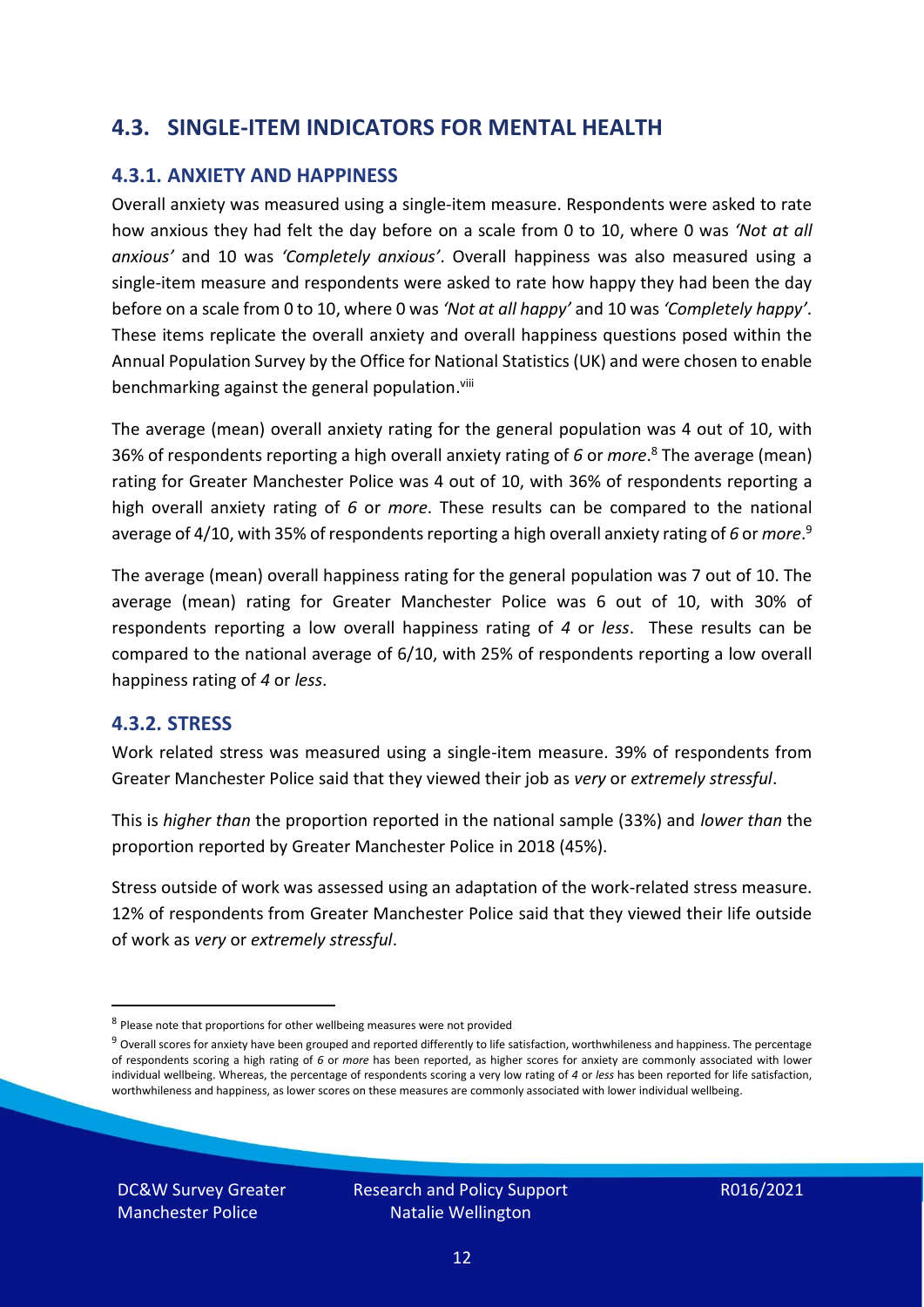#### **4.3.4. MENTAL HEALTH OVERVIEW**

A top-level broad overview of mental health and wellbeing was established using an item that asked respondents to indicate whether they had experienced feelings of stress, low mood, anxiety, or other difficulties with their health and wellbeing over the last 12 months. 85% of respondents from Greater Manchester Police indicated that they had experienced feelings of stress, low mood, anxiety, or other difficulties with their health and wellbeing over the last 12 months; with 94% of these respondents also indicating that these feelings were caused by, or made worse by work.

#### **4.3.5. MENTAL WELLBEING**

Respondents' mental wellbeing was measured using the Short Warwick-Edinburgh Mental Wellbeing Scale,<sup>ix</sup> which asked them to rate their experience during the last two weeks for seven positively framed items. A metric score was calculated which indicated participants' overall wellbeing. The higher the score is, the better their overall wellbeing is thought to be.<sup>10</sup>

The metric score for Greater Manchester Police is presented in *Table 6* below across years. This is also alongside the metric score for the national sample across years.

| <b>Table 6:</b> Average (mean) metric score for the Short Warwick-<br>Edinburgh Mental Wellbeing Scale | 2016 | 2018 | 2020 |
|--------------------------------------------------------------------------------------------------------|------|------|------|
| Force-level figures                                                                                    | 19   | 20   | 20   |
| National figures                                                                                       | 19   | 20   | 21   |

 $10$  The Short Warwick-Edinburgh Mental Wellbeing Scale was developed by the Universities of Warwick, Edinburgh and Leeds in conjunction with NHS Health Scotland (© University of Warwick, 2006).

DC&W Survey Greater Manchester Police

Research and Policy Support Natalie Wellington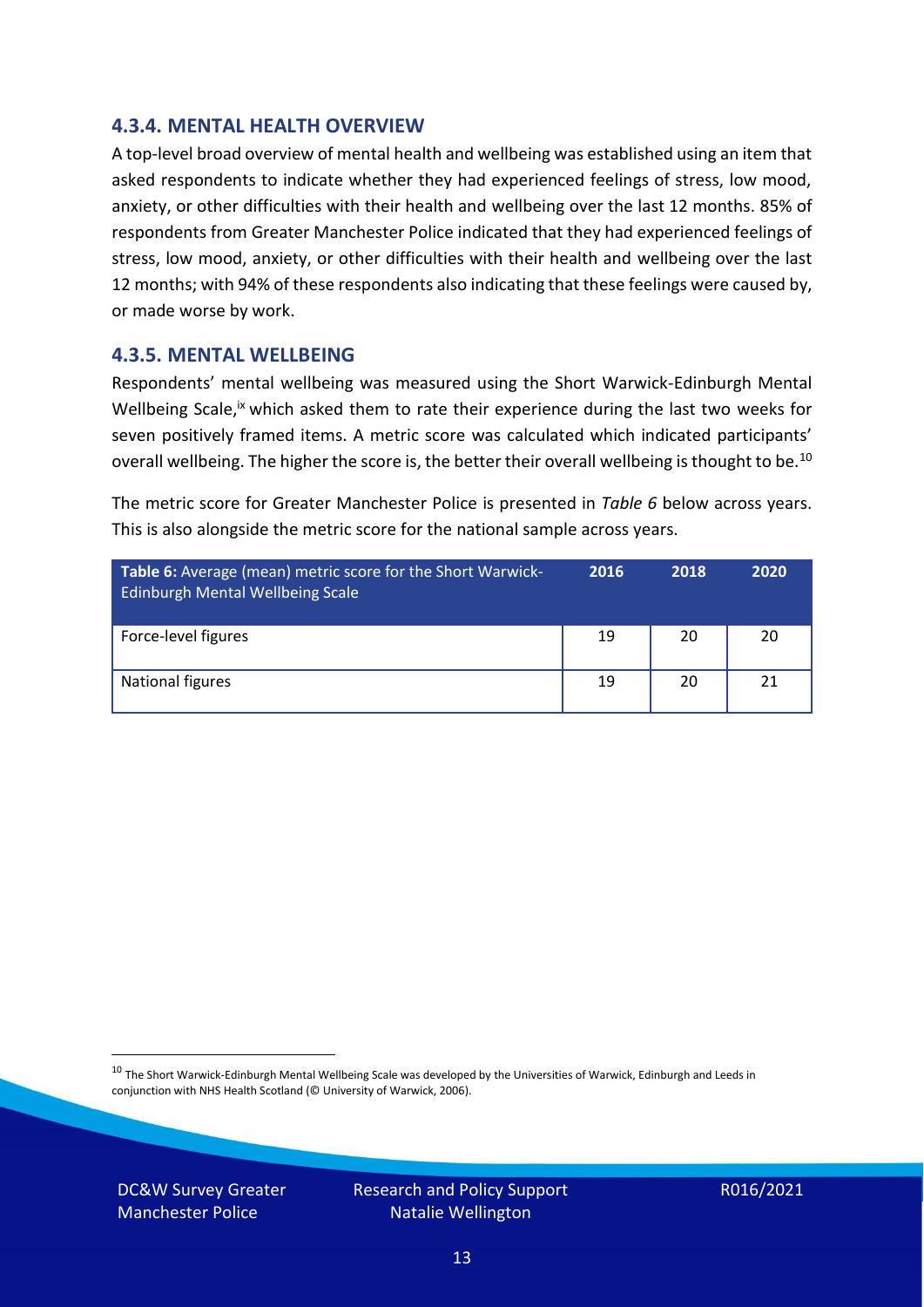### <span id="page-13-0"></span>**5. ABSENCE BEHAVIOUR**

### **5.1. ABSENCE**

47% of respondents from Greater Manchester Police reported *one* or *more* days of sickness absence and 36% of respondents indicated that at least one day of their sickness absence was attributable to stress, depression, or anxiety.

The national proportion of respondents who had taken *one* or *more* days of sickness absence was 48% and 32% of respondents indicated that at least one day of their sickness absence was attributable to stress, depression, or anxiety.

### **5.2. PRESENTEEISM AND LEAVEISM**

Presenteeism is the act of attending work while ill. This has been shown to be associated with subsequent health decline, particularly in relation to burnout, $x$  and can lead to elevated absenteeism.<sup>xi</sup> Moreover, evidence suggests that presenteeism can compound the effects of the initial illness and negatively influence job satisfaction, resulting in negative job attitudes and withdrawal from work.<sup>xii</sup>

Leaveism is a term to describe hidden sickness absence and work undertaken during rest periods. A core dimension of leaveism includes using allocated time off such as annual leave entitlements to take time off when they are in fact unwell. Findings for Greater Manchester Police across years are presented in *Table 7* below.

| Table 7: Proportion of respondents reporting the<br>following absence behaviour once or more over the<br>previous 12 months |                             | 2016 | 2018 | 2020 |
|-----------------------------------------------------------------------------------------------------------------------------|-----------------------------|------|------|------|
| Presenteeism                                                                                                                | Due to Physical health      | 93%  | 81%  | 70%  |
|                                                                                                                             | Due to Psychological health | 70%  | 73%  | 70%  |
| <b>Using</b><br>annual leave to<br>time off due to<br>take<br>health                                                        | Due to Physical health      | 64%  | 45%  | 35%  |
|                                                                                                                             | Due to Psychological health | 46%  | 50%  | 48%  |

DC&W Survey Greater Manchester Police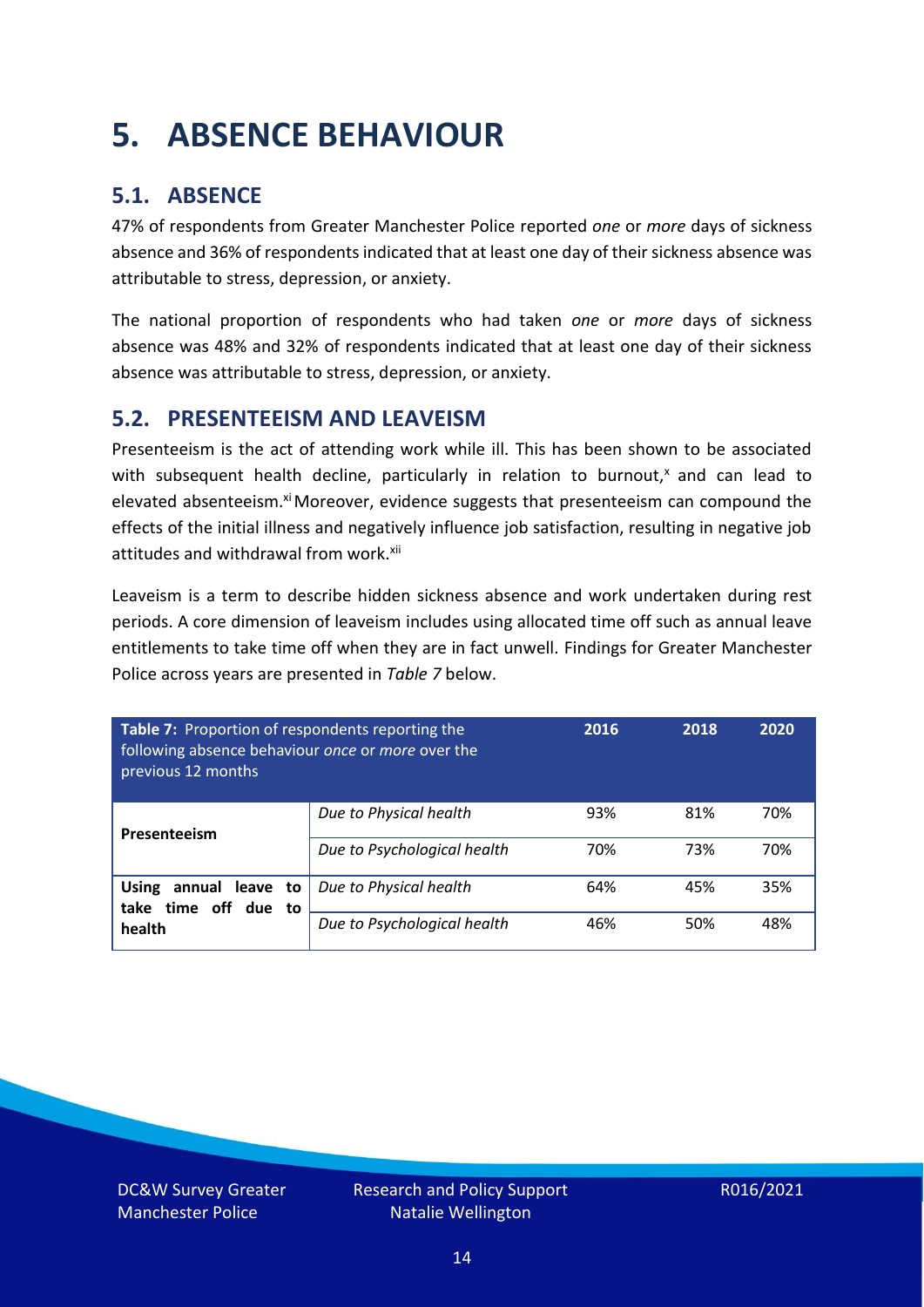## <span id="page-14-0"></span>**6. VIOLENCE AND PHYSICAL INJURIES**

### **6.1. VIOLENCE**

Verbal and physical violence was assessed using four questions regarding how often officers received verbal insults, verbal threats, spitting assaults, unarmed physical attacks, and attacks with a weapon from members of the public over the previous 12 months. Findings for Greater Manchester Police are presented in *Table 8* below.

**Table 8**: Force level figures for frequency of verbal and physical violence from members of the public

| Type of violent victimisation                                                          | Proportion of respondents indicating frequency<br>of experience as at least once a week |      |      |
|----------------------------------------------------------------------------------------|-----------------------------------------------------------------------------------------|------|------|
|                                                                                        | 2016                                                                                    | 2018 | 2020 |
| Verbal insults (e.g. swearing, shouting, abuse)                                        | 43%                                                                                     | 37%  | 30%  |
| Verbal threats (e.g. threat of hitting, threat of<br>kicking)                          | 27%                                                                                     | 23%  | 18%  |
| Spitting assaults (i.e. being deliberately spat<br>$upon)$ <sup>11</sup>               | $\cdots$                                                                                | 3%   | 2%   |
| Unarmed physical attacks (e.g. struggling to get<br>free, wrestling, hitting, kicking) | 16%                                                                                     | 15%  | 11%  |
| Use of a deadly weapon (e.g. stick, bottle, axe,<br>firearm)                           | 2%                                                                                      | 0%   | 0%   |

### **6.2. INJURIES**

17% of Greater Manchester Police respondents reported that they had suffered *one or more* injuries that required medical attention as a result of **work-related violence** in the last year.

This is *higher than* the proportion reporting *one or more* injuries as a result of **work-related violence** in the national sample (16%) and *lower than* the proportion reported by Greater Manchester Police in 2018 (24%).

12% of Greater Manchester Police respondents reported that they had suffered one or more injuries that required medical attention as a result of **work-related accidents** in the last year.

DC&W Survey Greater Manchester Police

 $11$  Data on spitting assaults is not available for the year 2016 as the item was not included until the 2018 iteration of the survey.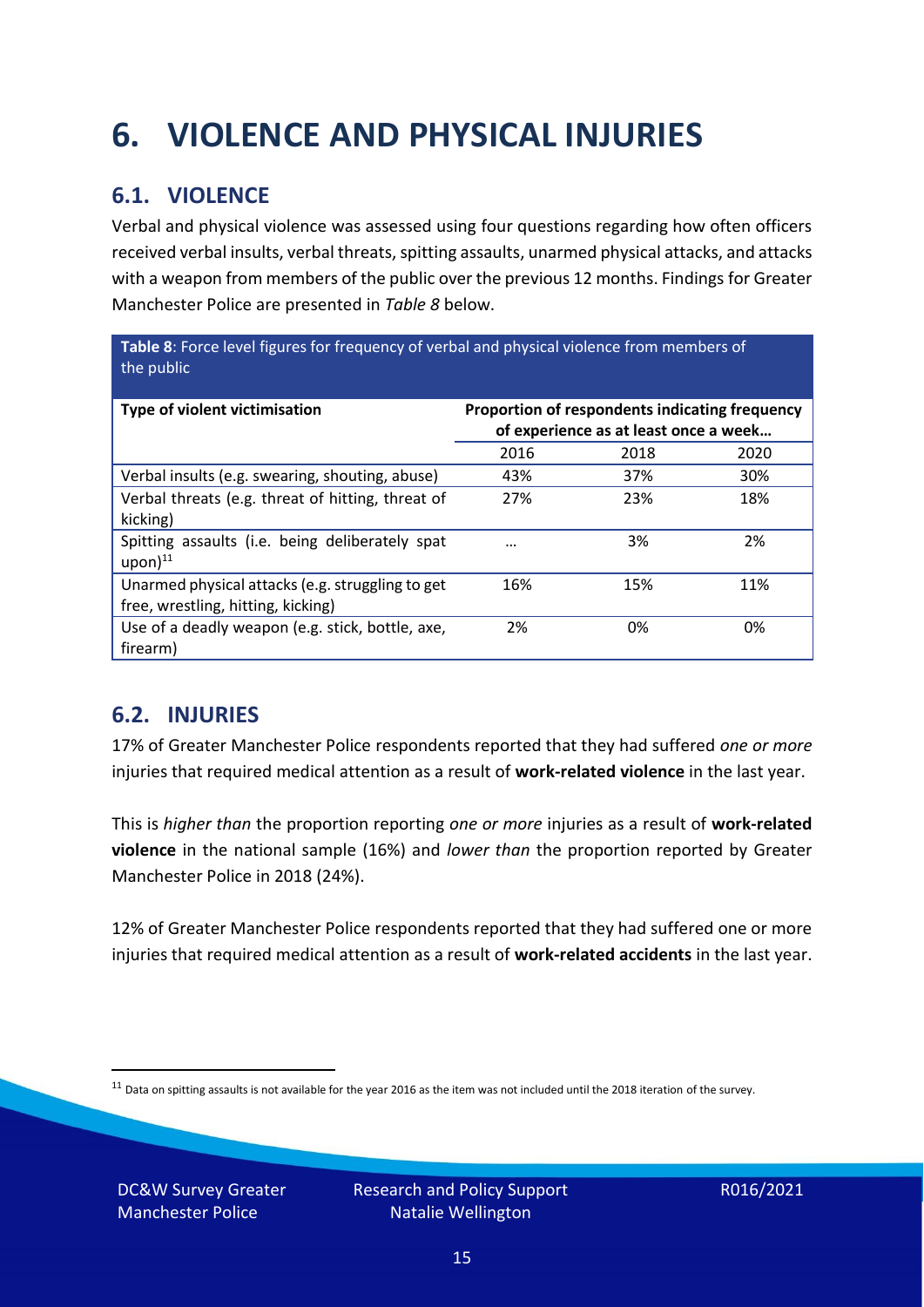This is *higher than* the proportion reporting *one or more* injuries as a result of **work-related accidents** in the national sample (11%) and *lower than* the proportion reported by Greater Manchester Police in 2018 (16%).

DC&W Survey Greater Manchester Police

Research and Policy Support Natalie Wellington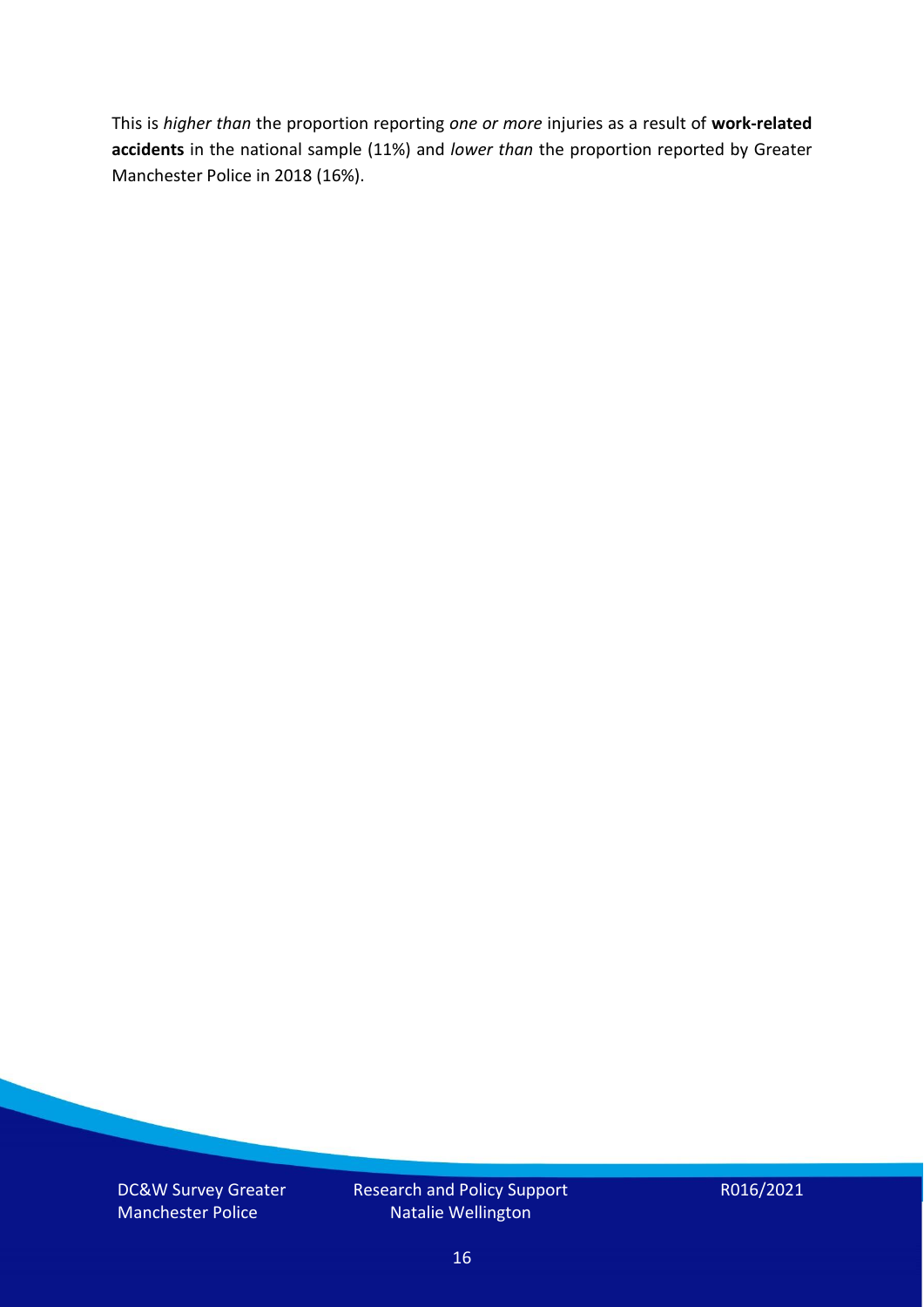# <span id="page-16-0"></span>**7. ORGANISATIONAL SUPPORT FOR MENTAL HEALTH AND WELLBEING**

### **7.1. DISCLOSURE**

Respondents who indicated that they had sought help for difficulties with mental health and wellbeing were presented with additional questions concerning disclosure to a line manager. 68% of respondents from Greater Manchester Police, for whom it was applicable, reported that they had disclosed seeking mental health and wellbeing support to their line managers. This can be compared with 76% reported by Greater Manchester Police in 2018.

#### **7.2. MENTAL HEALTH AND WELLBEING SUPPORT SERVICES**

Respondents were asked about mental health and wellbeing support services that are *reactive* (services that aim to help those that are already experiencing difficulties with their mental health and wellbeing), and *proactive* (services that aim to help people prevent difficulties with mental health and wellbeing from developing). Key findings for Greater Manchester Police are displayed in the tables below, with *Table 9* displaying both national and local proportions.

**Table 9**: Proportion of respondents reporting that they are *aware* of reactive and proactive mental health and wellbeing support services that their force offers

| <b>Questions</b>                                                                                                                                                                                                                   | Proportion of respondents |                  |
|------------------------------------------------------------------------------------------------------------------------------------------------------------------------------------------------------------------------------------|---------------------------|------------------|
|                                                                                                                                                                                                                                    | Force-level figures       | National figures |
| Reported being aware of reactive services that their force<br>offers to support the mental health and wellbeing of its<br>employees (e.g. counselling, helpline services, peer<br>support groups etc.)                             | 74%                       | 74%              |
| Reported being aware of proactive services that their<br>force offers to support the mental health and wellbeing<br>of its employees (e.g. resilience training, mindfulness<br>workshops, mental health awareness programmes etc.) | 37%                       | 43%              |

DC&W Survey Greater Manchester Police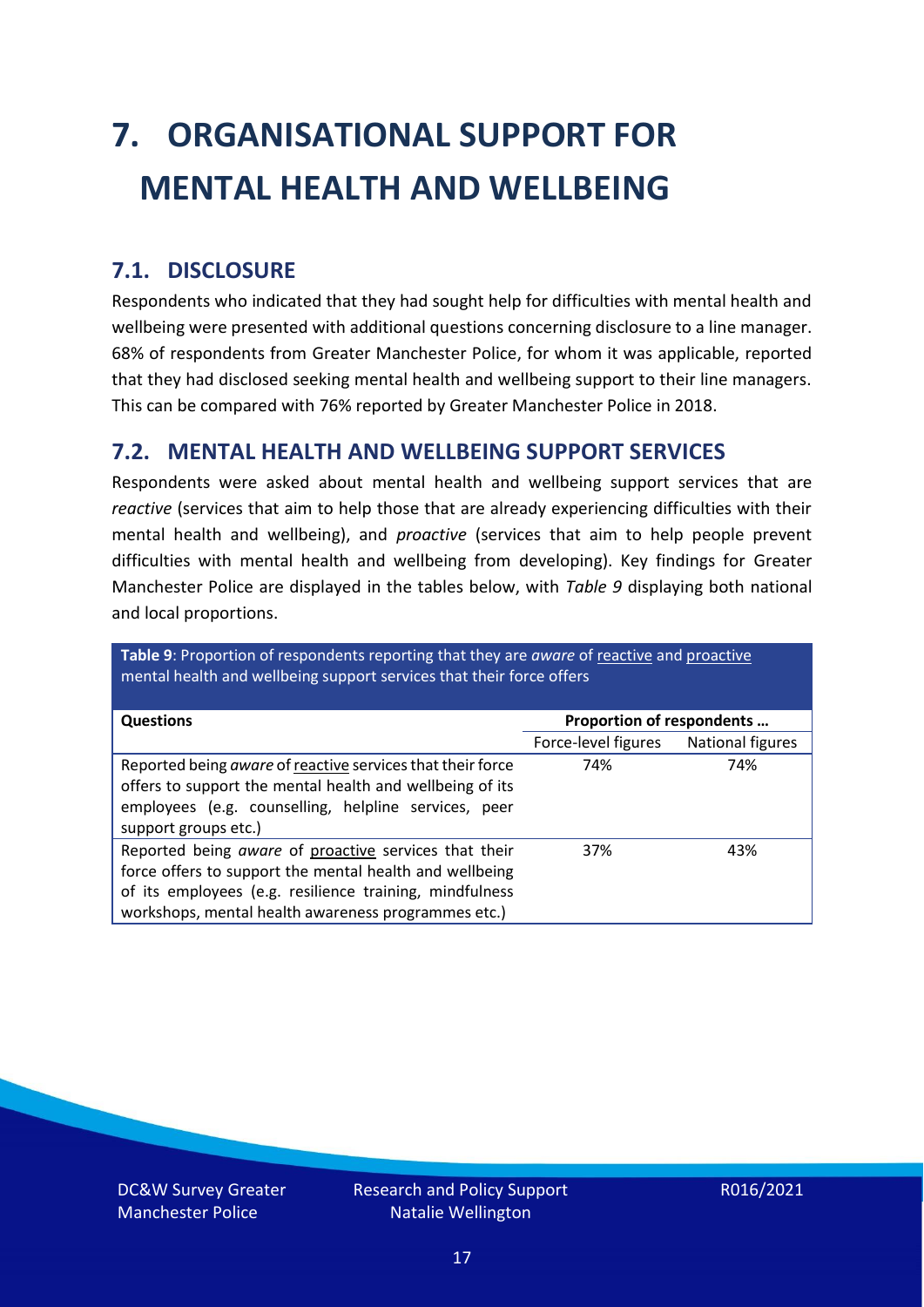### <span id="page-17-0"></span>**8. COVID-19 CRISIS**

Questions about the COVID-19 crisis have been included in this year's survey to help to better understand the impacts of working within the police service during this period. This section of the report specifically focusses on the personal impact of the COVID-19 crisis on officers, whilst organisational impacts have been reported at contextually appropriate points throughout the report.<sup>12</sup>

Respondents were asked whether they think they have or have had COVID-19. Comparisons for both national and local proportions are shown in *Table 10* below.

| Table 10: Proportion of respondents reporting whether<br>they have or have had COVID-19 | <b>Force-level</b><br>figures | <b>National</b><br>figures |
|-----------------------------------------------------------------------------------------|-------------------------------|----------------------------|
| Yes, confirmed by a positive antigen or antibody test                                   | 5%                            | 3%                         |
| Yes, based on strong personal suspicion or medical advice                               | 23%                           | 23%                        |
| No                                                                                      | 43%                           | 47%                        |
| Unsure                                                                                  | 29%                           | 27%                        |

27% of respondents from Greater Manchester Police said that they were *very* or *extremely worried* about the impact that the COVID-19 crisis will have on them personally. This can be compared to the national sample, where 22% said that they were *very* or *extremely worried* about the impact that the COVID-19 crisis will have on them personally.

Respondents from Greater Manchester Police were asked about their concern over the issues displayed in *Table 11* below (national and local proportions are shown).

| Table 11: Proportion of respondents reporting that they were very or extremely concerned over the<br>following |                           |                            |
|----------------------------------------------------------------------------------------------------------------|---------------------------|----------------------------|
| <b>Statements</b>                                                                                              | Proportion of respondents |                            |
|                                                                                                                | Force-level<br>figures    | <b>National</b><br>figures |
| Becoming unwell with COVID-19 due to having close contact with<br>someone who has COVID-19 in the line of duty | 34%                       | 34%                        |
| Becoming unwell with COVID-19 due to being assaulted by someone<br>who has COVID-19 in the line of duty        | 22%                       | 23%                        |
| Having adequate access to COVID-19 testing (antigen<br>and/or antibody diagnostic testing)                     | 25%                       | 37%                        |
| Enforcing the lockdown restrictions                                                                            | 28%                       | 25%                        |

<sup>12</sup> For more information please see the introduction to this report on page 3.

DC&W Survey Greater Manchester Police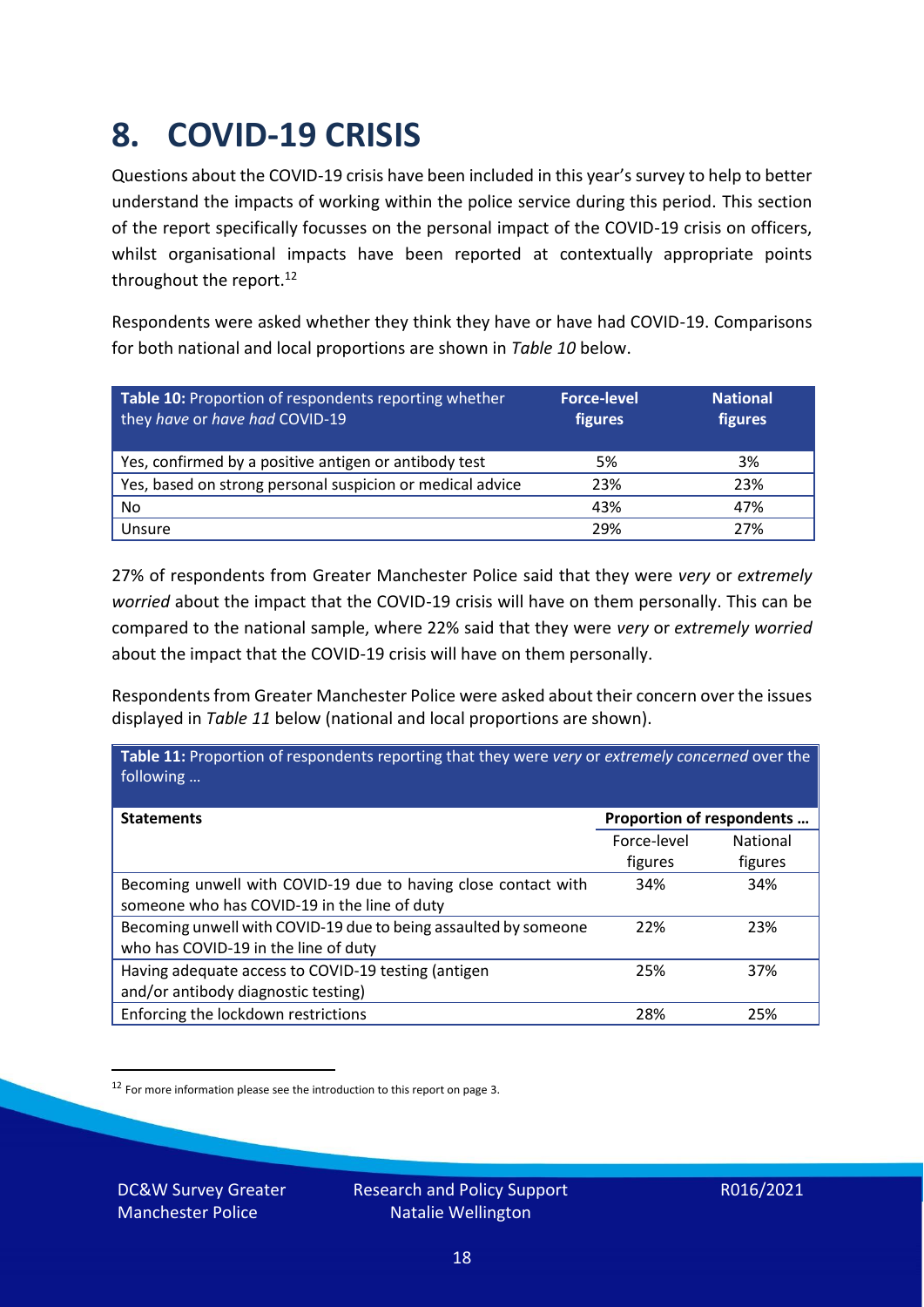Furthermore, 39% of respondents from Greater Manchester Police reported that they *disagreed* or *strongly disagreed* that they have all the equipment they personally need to protect them from COVID-19 whilst at work. This can be compared to the national sample, where 39% reported that they *disagreed* or *strongly disagreed* that they have all the equipment they personally need to protect them from COVID-19 whilst at work.

DC&W Survey Greater Manchester Police

Research and Policy Support Natalie Wellington